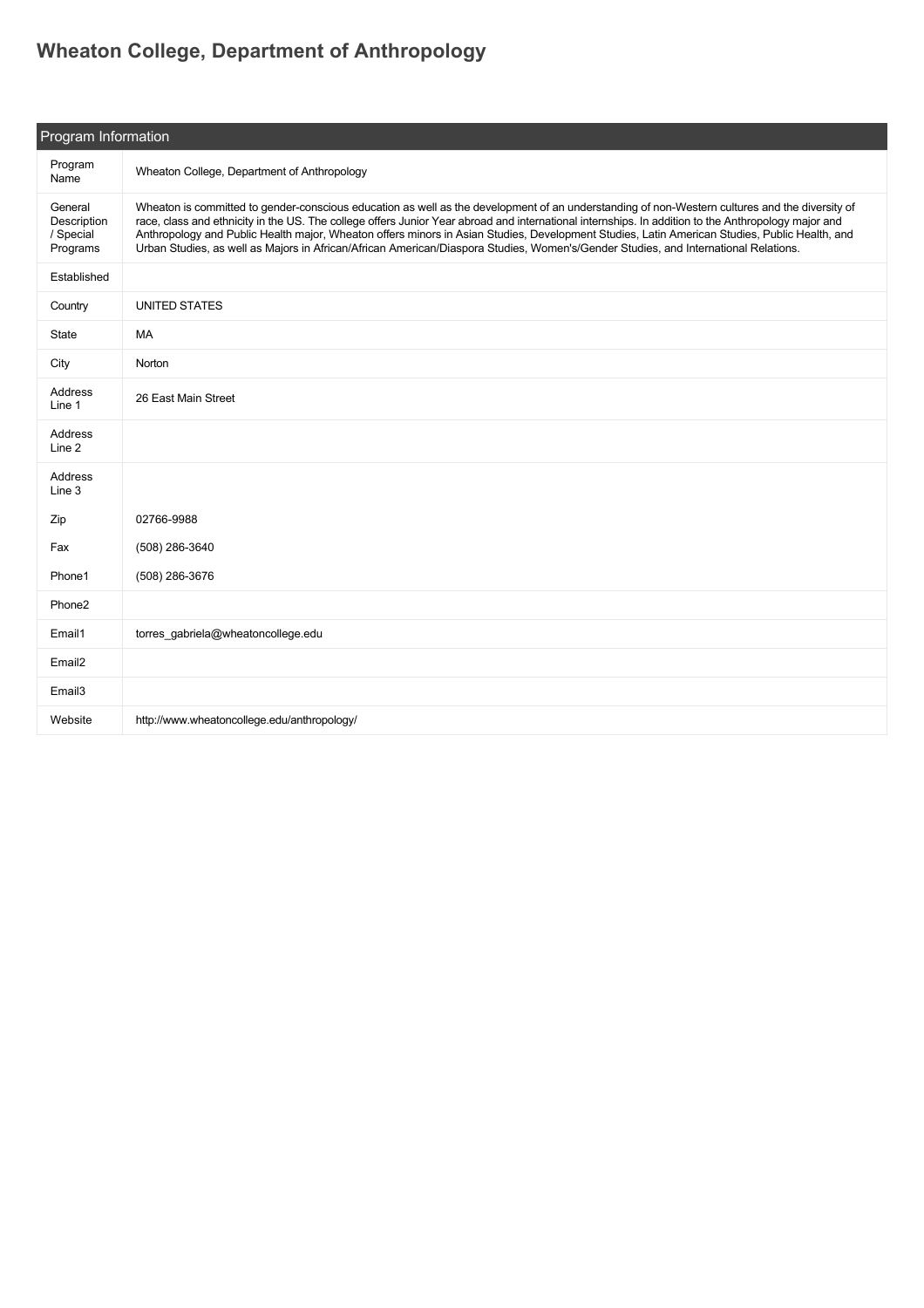| <b>Program Details</b>        |                                                                                                                                                                                                                                                                                                                                                             |
|-------------------------------|-------------------------------------------------------------------------------------------------------------------------------------------------------------------------------------------------------------------------------------------------------------------------------------------------------------------------------------------------------------|
| Degrees Offered               | Anthropology BA, Anthropology and Public Health BA                                                                                                                                                                                                                                                                                                          |
| <b>Highest Degree Offered</b> | BA/BS                                                                                                                                                                                                                                                                                                                                                       |
| <b>BA/BS Field Areas</b>      | • Anthropology<br>• Cultural Anthropology                                                                                                                                                                                                                                                                                                                   |
| <b>BA/ BS Requirements</b>    | Ten courses in anthropology or approved cross-listed courses, including seminar<br>in anthropological theory, methods, an area course, and senior seminar, in which<br>seniors prepare their senior thesis, a requirement for the major.                                                                                                                    |
| <b>Support Opportunities</b>  | Anthropology majors may apply for Davis Grants to allow them to return to the<br>field during intercession periods in order to pursue their independent research<br>and Wheaton Fellowship grants to support domestic internships and research.<br>Separate summer and academic year competitive grants support faculty-student<br>research collaborations. |
| Internships Available         |                                                                                                                                                                                                                                                                                                                                                             |
| <b>Internship Required</b>    |                                                                                                                                                                                                                                                                                                                                                             |
| Certs Offered                 |                                                                                                                                                                                                                                                                                                                                                             |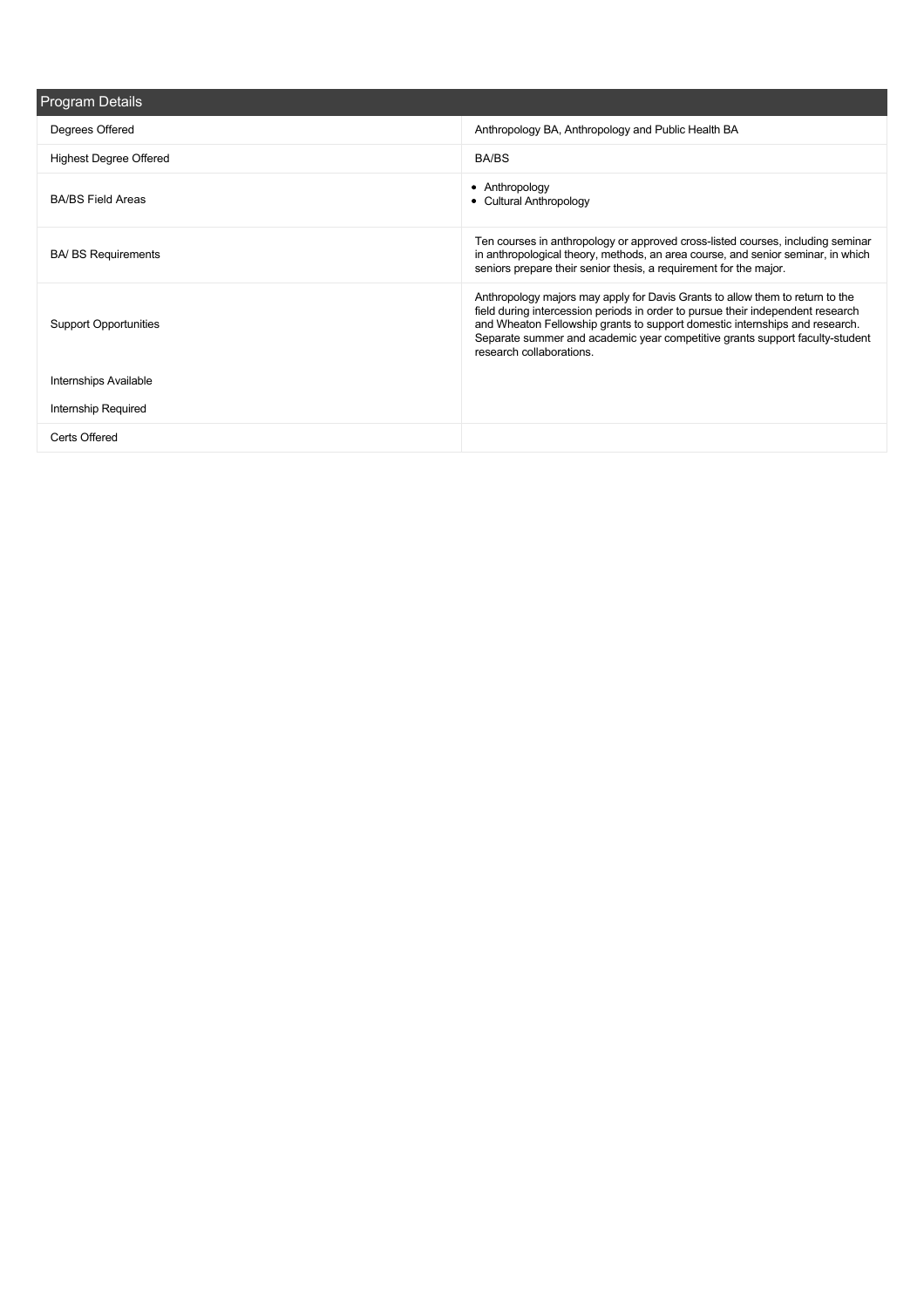| Statistical Information |                                                         |                |  |
|-------------------------|---------------------------------------------------------|----------------|--|
|                         | Number of Female Grad Students                          | 0              |  |
|                         | Number of Female Undergrad Students                     | 19             |  |
|                         | Number of Male Grad Students                            | 0              |  |
|                         | AA/AS Degrees Granted To Males                          | $\mathbf 0$    |  |
|                         | Percentage OF FULL-TIME GRAD STUDENTS receiving funding | $\mathbf 0$    |  |
|                         | PHD Degrees Granted To Males                            | 0              |  |
| 2018-19                 | Number of New Grad Students                             | $\mathbf 0$    |  |
|                         | BA/BS DEGREES GRANTED TO FEMALES                        | 6              |  |
|                         | MA/MS Degrees Granted To Females                        | 0              |  |
|                         | AA/AS DEGREES GRANTED TO FEMALES                        | 0              |  |
|                         | PHD Degrees Granted To Females                          | 0              |  |
|                         | BA/BS Degrees Granted To Males                          | $\mathbf{1}$   |  |
|                         | Number of Male Undergrad Students                       | 4              |  |
|                         | MA/MS Degrees Granted To Males                          | $\mathbf 0$    |  |
|                         | Number of Female Grad Students                          | 0              |  |
|                         | Number of Female Undergrad Students                     | 19             |  |
|                         | Number of Male Grad Students                            | 0              |  |
|                         | AA/AS Degrees Granted To Males                          | $\mathbf 0$    |  |
|                         | Percentage OF FULL-TIME GRAD STUDENTS receiving funding | 0              |  |
|                         | PHD Degrees Granted To Males                            | 0              |  |
| 2017-18                 | Number of New Grad Students                             | 0              |  |
|                         | BA/BS DEGREES GRANTED TO FEMALES                        | 4              |  |
|                         | MA/MS Degrees Granted To Females                        | 0              |  |
|                         | AA/AS DEGREES GRANTED TO FEMALES                        | 0              |  |
|                         | PHD Degrees Granted To Females                          | 0              |  |
|                         | BA/BS Degrees Granted To Males                          | $\mathbf 0$    |  |
|                         | Number of Male Undergrad Students                       | $\overline{2}$ |  |
|                         | MA/MS Degrees Granted To Males                          | $\pmb{0}$      |  |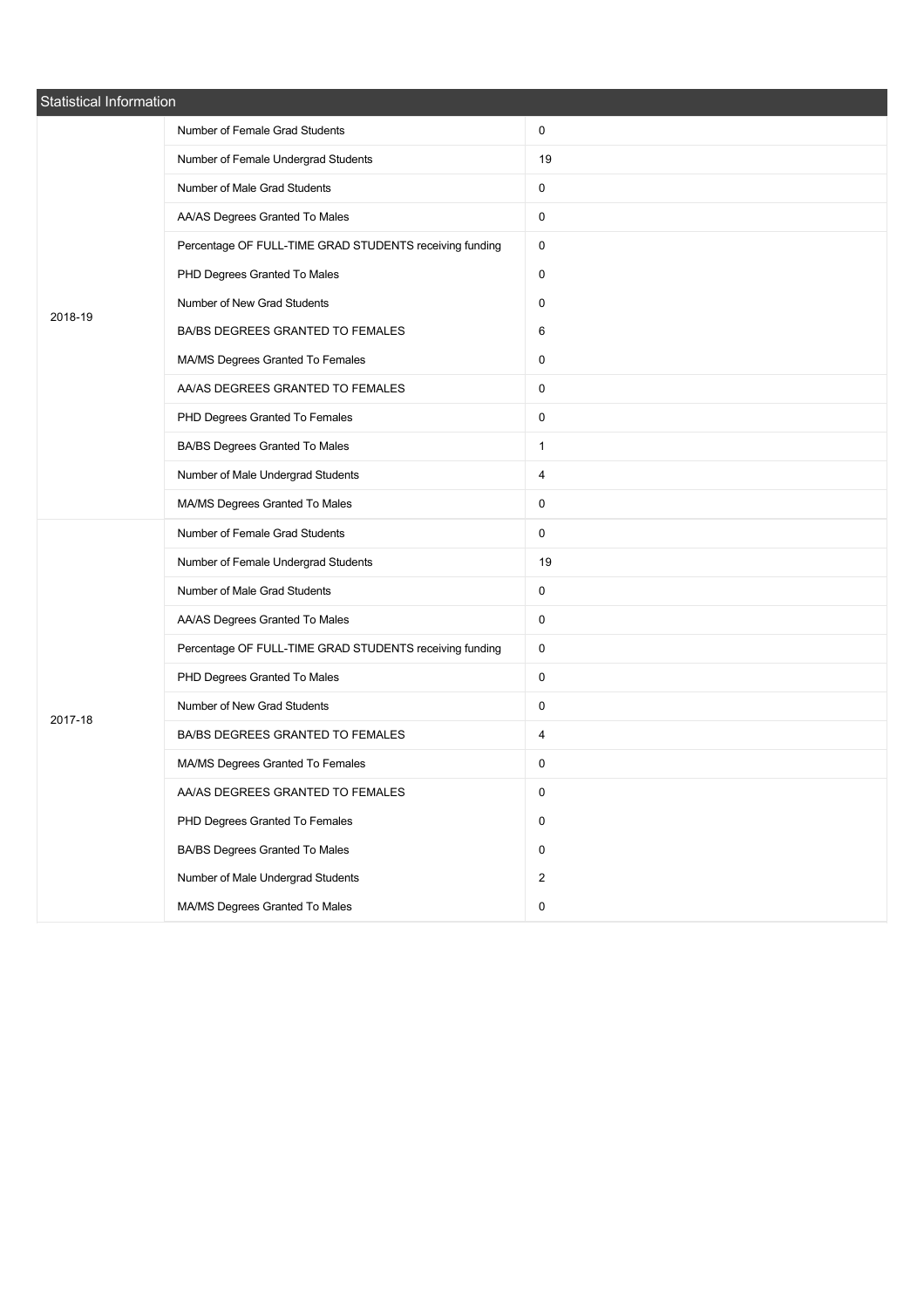|         | Number of Female Grad Students                          | 0              |
|---------|---------------------------------------------------------|----------------|
|         | Number of Female Undergrad Students                     | 10             |
|         | Number of Male Grad Students                            | 0              |
|         | AA/AS Degrees Granted To Males                          | 0              |
|         | Percentage OF FULL-TIME GRAD STUDENTS receiving funding | 0              |
|         | PHD Degrees Granted To Males                            | 0              |
| 2016-17 | Number of New Grad Students                             | 0              |
|         | BA/BS DEGREES GRANTED TO FEMALES                        | 10             |
|         | MA/MS Degrees Granted To Females                        | 0              |
|         | AA/AS DEGREES GRANTED TO FEMALES                        | 0              |
|         | PHD Degrees Granted To Females                          | 0              |
|         | BA/BS Degrees Granted To Males                          | $\mathbf{1}$   |
|         | Number of Male Undergrad Students                       | $\mathbf{1}$   |
|         | MA/MS Degrees Granted To Males                          | 0              |
|         | Number of Female Grad Students                          | 0              |
|         | Number of Female Undergrad Students                     | 4              |
|         | Number of Male Grad Students                            | 0              |
|         | AA/AS Degrees Granted To Males                          | 0              |
|         | Percentage OF FULL-TIME GRAD STUDENTS receiving funding | 0              |
|         | PHD Degrees Granted To Males                            | 0              |
| 2015-16 | Number of New Grad Students                             | 0              |
|         | BA/BS DEGREES GRANTED TO FEMALES                        | 9              |
|         | MA/MS Degrees Granted To Females                        | 0              |
|         | AA/AS DEGREES GRANTED TO FEMALES                        | 0              |
|         | PHD Degrees Granted To Females                          | 0              |
|         | BA/BS Degrees Granted To Males                          | $\overline{2}$ |
|         | Number of Male Undergrad Students                       | 24             |
|         | MA/MS Degrees Granted To Males                          | 0              |
|         | Number of Female Grad Students                          | 0              |
|         | Number of Female Undergrad Students                     | 48             |
|         | Number of Male Grad Students                            | 0              |
|         | AA/AS Degrees Granted To Males                          | 0              |
|         | Percentage OF FULL-TIME GRAD STUDENTS receiving funding | 0              |
|         | PHD Degrees Granted To Males                            | 0              |
| 2014-15 | Number of New Grad Students                             | 0              |
|         | BA/BS DEGREES GRANTED TO FEMALES                        | 12             |
|         | MA/MS Degrees Granted To Females                        | 0              |
|         | AA/AS DEGREES GRANTED TO FEMALES                        | 0              |
|         | PHD Degrees Granted To Females                          | 0              |
|         | BA/BS Degrees Granted To Males                          | $\mathbf{1}$   |
|         | Number of Male Undergrad Students                       | 5              |
|         | MA/MS Degrees Granted To Males                          | 0              |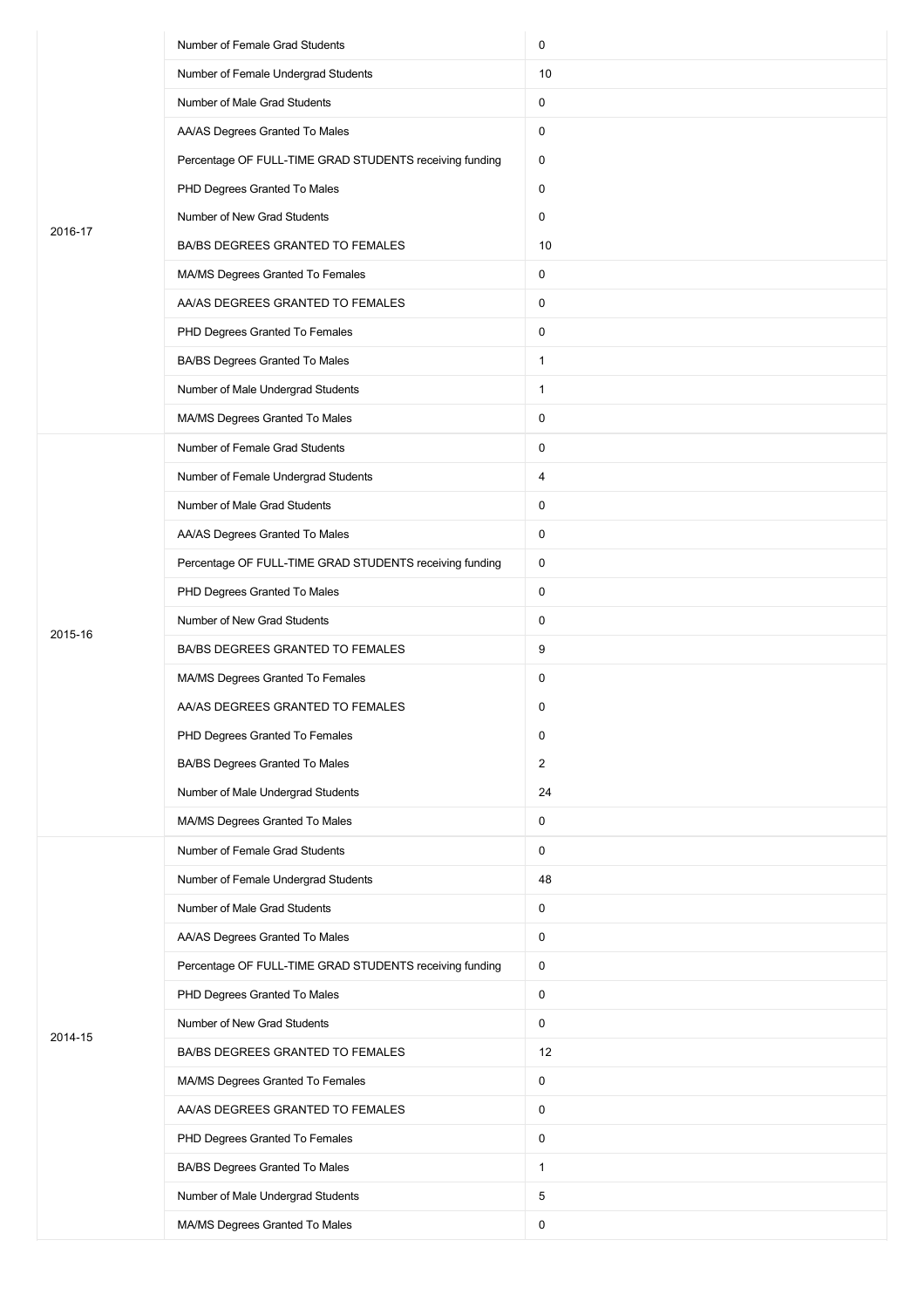|         | Number of Female Grad Students                          | 0              |
|---------|---------------------------------------------------------|----------------|
|         | Number of Female Undergrad Students                     | 35             |
|         | Number of Male Grad Students                            | 0              |
|         | AA/AS Degrees Granted To Males                          | 0              |
|         | Percentage OF FULL-TIME GRAD STUDENTS receiving funding | 0              |
|         | PHD Degrees Granted To Males                            | 0              |
| 2013-14 | Number of New Grad Students                             | 0              |
|         | BA/BS DEGREES GRANTED TO FEMALES                        | 15             |
|         | MA/MS Degrees Granted To Females                        | 0              |
|         | AA/AS DEGREES GRANTED TO FEMALES                        | 0              |
|         | PHD Degrees Granted To Females                          | 0              |
|         | BA/BS Degrees Granted To Males                          | $\overline{2}$ |
|         | Number of Male Undergrad Students                       | 6              |
|         | MA/MS Degrees Granted To Males                          | 0              |
|         | Number of Female Grad Students                          | 0              |
|         | Number of Female Undergrad Students                     | 43             |
|         | Number of Male Grad Students                            | 0              |
|         | AA/AS Degrees Granted To Males                          | 0              |
|         | Percentage OF FULL-TIME GRAD STUDENTS receiving funding | 0              |
|         | PHD Degrees Granted To Males                            | 0              |
| 2012-13 | Number of New Grad Students                             | 0              |
|         | BA/BS DEGREES GRANTED TO FEMALES                        | 16             |
|         | MA/MS Degrees Granted To Females                        | 0              |
|         | AA/AS DEGREES GRANTED TO FEMALES                        | 0              |
|         | PHD Degrees Granted To Females                          | 0              |
|         | BA/BS Degrees Granted To Males                          | $\mathbf{1}$   |
|         | Number of Male Undergrad Students                       | 5              |
|         | MA/MS Degrees Granted To Males                          | 0              |
|         | Number of Female Grad Students                          | 0              |
|         | Number of Female Undergrad Students                     | 49             |
|         | Number of Male Grad Students                            | 0              |
|         | AA/AS Degrees Granted To Males                          | 0              |
|         | Percentage OF FULL-TIME GRAD STUDENTS receiving funding | 0              |
|         | PHD Degrees Granted To Males                            | 0              |
| 2011-12 | Number of New Grad Students                             | 0              |
|         | BA/BS DEGREES GRANTED TO FEMALES                        | 17             |
|         | MA/MS Degrees Granted To Females                        | 0              |
|         | AA/AS DEGREES GRANTED TO FEMALES                        | 0              |
|         | PHD Degrees Granted To Females                          | 0              |
|         | BA/BS Degrees Granted To Males                          | 3              |
|         | Number of Male Undergrad Students                       | 8              |
|         | MA/MS Degrees Granted To Males                          | 0              |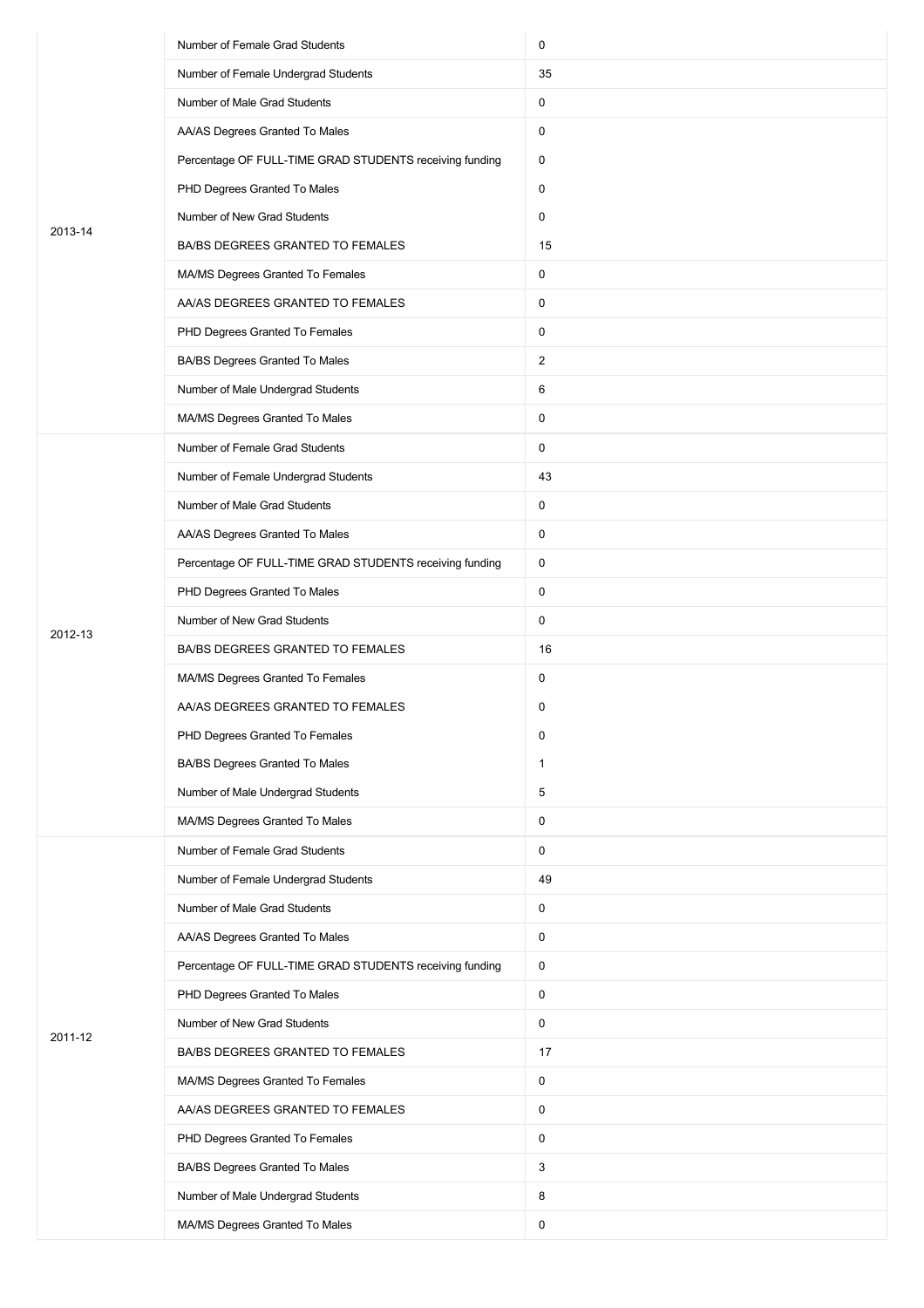|         | Number of Female Undergrad Students | 44 |
|---------|-------------------------------------|----|
| 2010-11 | BA/BS DEGREES GRANTED TO FEMALES    |    |
|         | BA/BS Degrees Granted To Males      |    |
|         | Number of Male Undergrad Students   | b  |